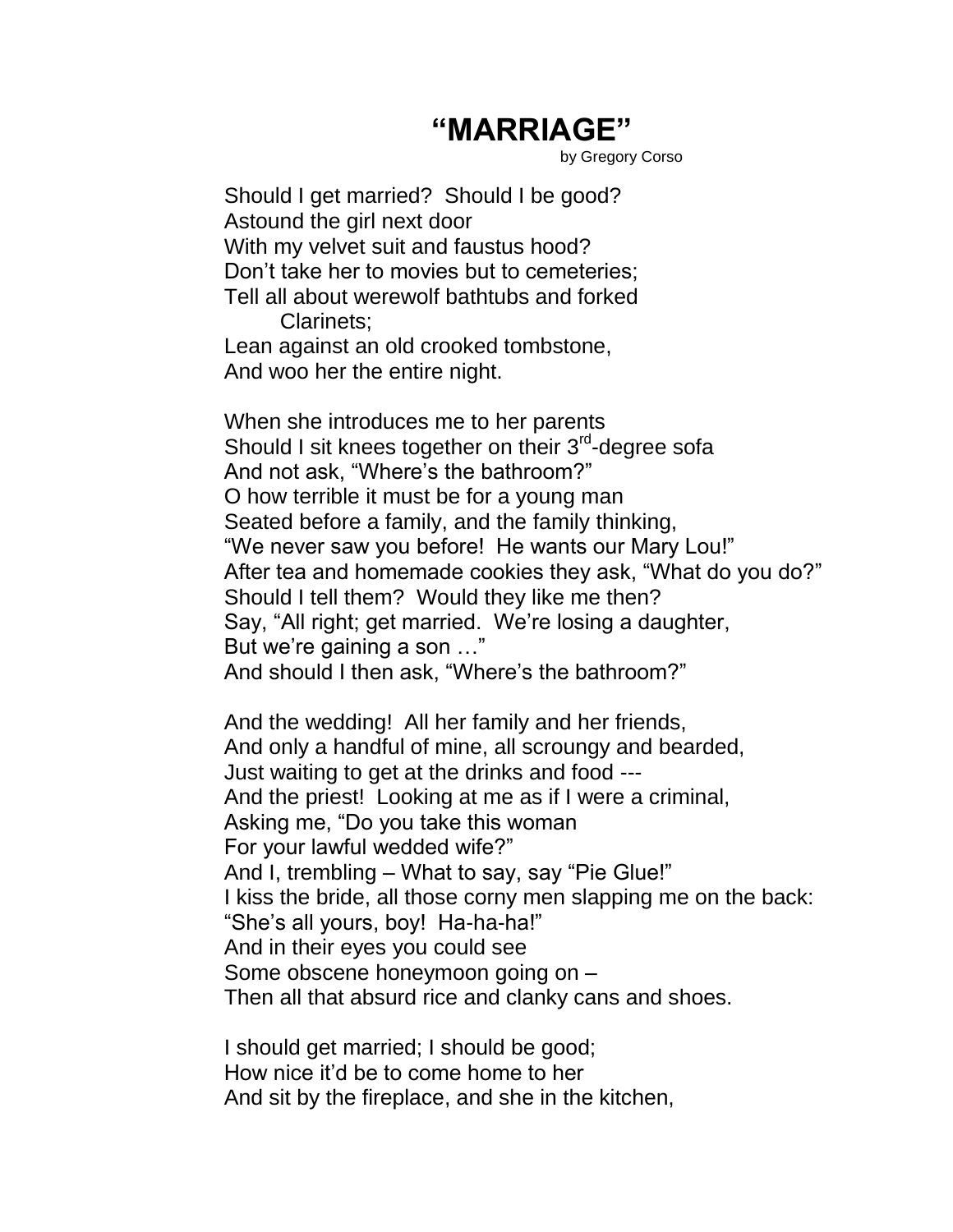Aproned, young and lovely, wanting my baby; And so happy about me she burns the roast beef, And comes crying to me, and I get upp from my big-papa chair, Saying, "Christmas teeth! Radiant brains! Apple deaf!" What a husband I'd make! Yes, I should get married! Like when Mrs. Kindhead comes to collect For the Community Chest,

Grab her and tell her, "There are unfavorable omens in the sky!"

And when the mayor comes to get my vote tell him, "When are you going to stop people killing whales!" And when the milkman comes, leave him a note in the bottle, "Penguin dust, bring me penguin dust, I want penguin dust!!"

Yet, if I should get married

And she gives birth to a child and I am sleepless, worn, Up for nights, head bowed against a quiet window,

Finding myself in the most common of situations –

O what would that be like!

Surely, I'd give the kid for a rattle a big of broken Bach records Sew the Greek alphabet on its bib.

No, I doubt I'd be that kind of father;

Not rural,

But hot, smelly tight New York City; Seven flights up, roaches and rats in the walls A fat wife screeching over potatoes, "Get a job!" And five nose-running brats in love with Batman, And the neighbors all toothless and dry-haired, Like those hag masses of the  $18<sup>th</sup>$  century, All wanting to come in and watch TV.

No! I should not get married. I should never get married!

But – imagine if I were married to a beautiful Sophisticated woman, Tall and pale, wearing an elegant black dress And long black gloves, Holding a cigarette holder in one hand And a highball in the other,